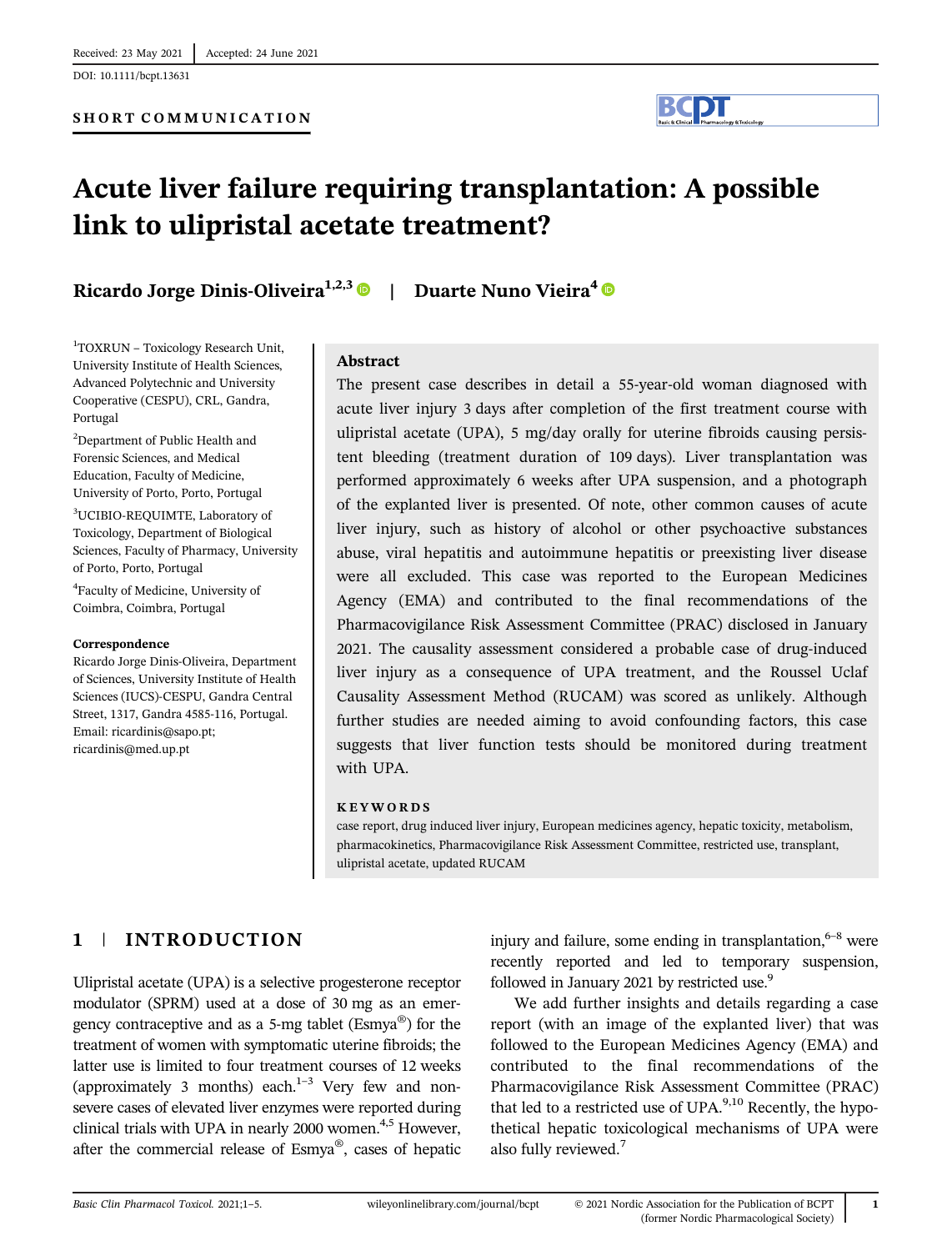# 2 | CASE REPORT

The present case report describes a 55-year-old woman who was diagnosed with acute liver injury 3 days after completing her first course of treatment with UPA (Esmya® 5 mg/day orally) for uterine fibroids that had caused persistent bleeding (treatment duration 109 days). She began treatment with UPA on 11 July 2014, and fatigue, asthenia, appetite changes (such as anorexia), dizziness and postprandial fullness occurred approximately 1 week later. On her own initiative, the patient consulted the drug information leaflet and noticed that these symptoms were reported therein. Saliva with a metallic flavour, intense halitosis, flatulence, changes in the smell of urine, and increased of weight and breast size accompanied by pain were also described. Due to sleep disturbances, an herbal product (Sleep & Go®) containing lemon balm (Melissa officinalis L., 500 mg/2 tablets), eschscholzia (Eschscholzia californica Cham., 500 mg/2 tablets), hops (Humulus lupulus L., 125 mg/2 tablets) and passion flower (Passiflora incarnata L., 150 mg/2 tablets) was taken twice but then discontinued for lack of efficacy. In October 2014, the patient began her fourth month of treatment, but due to dysuria and pollakiuria following a urinary tract infection by Klebsiella pneumonia, cefuroxime (1500 mg, 12 h/12 h; 3 days) was taken just before the diagnosis of acute liver injury. The patient was hospitalized on 27 October 2014 due to extreme asthenia in the context of what was probably an acute toxic cholestatic injury and marked cytolysis, as evidenced by the levels of total bilirubin, alanine transaminase (ALT), aspartate transaminase (AST) and lactate dehydrogenase (LDH) presented in Table 1, without coagulative alterations. Her clinical status worsened day by day. Abdominal ultrasound showed a

TABLE 1 Chronological overview of the case report

| 10 July, 2014        | Beginning of the treatment for uterine fibroids                                                                                                                                                                                                                                                                                                                                                                                                                   |
|----------------------|-------------------------------------------------------------------------------------------------------------------------------------------------------------------------------------------------------------------------------------------------------------------------------------------------------------------------------------------------------------------------------------------------------------------------------------------------------------------|
| $\sim$ 20 July       | Anorexia, asthenia, dizziness and postprandial fullness, without jaundice                                                                                                                                                                                                                                                                                                                                                                                         |
| $\sim$ 30 July       | Saliva with metallic flavour, intense halitosis, flatulence, changes in the smell of urine, and increased weight and<br>breast size accompanied by pain                                                                                                                                                                                                                                                                                                           |
| August-<br>September | Begun herbal product (Sleep & Go®) due to sleep disturbances, but immediate discontinuance due to absence of<br>success                                                                                                                                                                                                                                                                                                                                           |
| 11 October           | Beginning of the 4th month of treatment                                                                                                                                                                                                                                                                                                                                                                                                                           |
| 21 October           | Dysuria and micturition, Klebsiella pneumoniae in urine treated with cefuroxime (1500 mg, 12 h/12 h; 3 days)                                                                                                                                                                                                                                                                                                                                                      |
| 27 October           | Hospitalized due to extreme asthenia and acute liver injury<br>AST 1443 U/L, ALT 1920 U/L, Total bilirubin 1.4 mg/dL, LDH 796 U/L, ALP 124 U/L                                                                                                                                                                                                                                                                                                                    |
| 3 November           | AST 1555 U/L, ALT 2211.6 U/L, Total bilirubin 1.5 mg/dL, LDH 719 U/L, GGT 97 U/L<br>Values worsened day after day<br>During hospitalization, the hepatoprotective drug N-acetylcysteine was administered along with prednisolone<br>(maximum dose of 40 mg)                                                                                                                                                                                                       |
| 27 November          | Abdominal ultrasound echography showed a liver with normal dimensions, but structure slightly hyperechogenic,<br>probable related with the steatotic infiltration with some liver microcysts                                                                                                                                                                                                                                                                      |
| 1 December           | Platelets count 98 $\times$ 10 <sup>9</sup> /L (reference 150–450 $\times$ 10 <sup>9</sup> /L)<br>GGT 108 U/L, ALP 143 U/L, Total bilirubin 13.12 mg/dl, LDH 826 U/L                                                                                                                                                                                                                                                                                              |
| 12 December          | Successful liver transplantation                                                                                                                                                                                                                                                                                                                                                                                                                                  |
| 12 December          | Liver macroscopic description - smooth greenish grey capsular surface with diminished consistency. The section<br>surface exhibited a vaguely nodular appearance, greenish brown in colour and with hemorrhagic stippling. Hilum<br>and suprahepatic vessels revealed no changes                                                                                                                                                                                  |
|                      | Liver microscopy description - liver parenchyma with extensive areas of confluent necrosis, submassive, apparently<br>centred on zone 3, along with others without evident zonation. There was a formation of centrilobular necrosis<br>bridges and moderate mixed infiltrate without evident of eosinophils. Focal hepatocellular ballooning, focal areas<br>of haemorrhage, focal parenchymal cholestasis, marked ductal proliferation and regenerative changes |
|                      | Diagnosis – acute hepatocellular lesion, with confluent submassive necrosis, with no possible etiological clarification.<br>Possible toxic injury was not excluded.                                                                                                                                                                                                                                                                                               |

Abbreviations: AST, aspartate aminotransferase (reference 12–78 U/L); ALT, alanine aminotransferase (reference <34 U/L); total bilirubin reference <1.0 mg/dl; ALP, alkaline phosphatase (reference 45–129 U/L); LDH, lactate dehydrogenase (reference 208–378 U/L); GGT, gamma-glutamyl transferase (reference <38 U/L).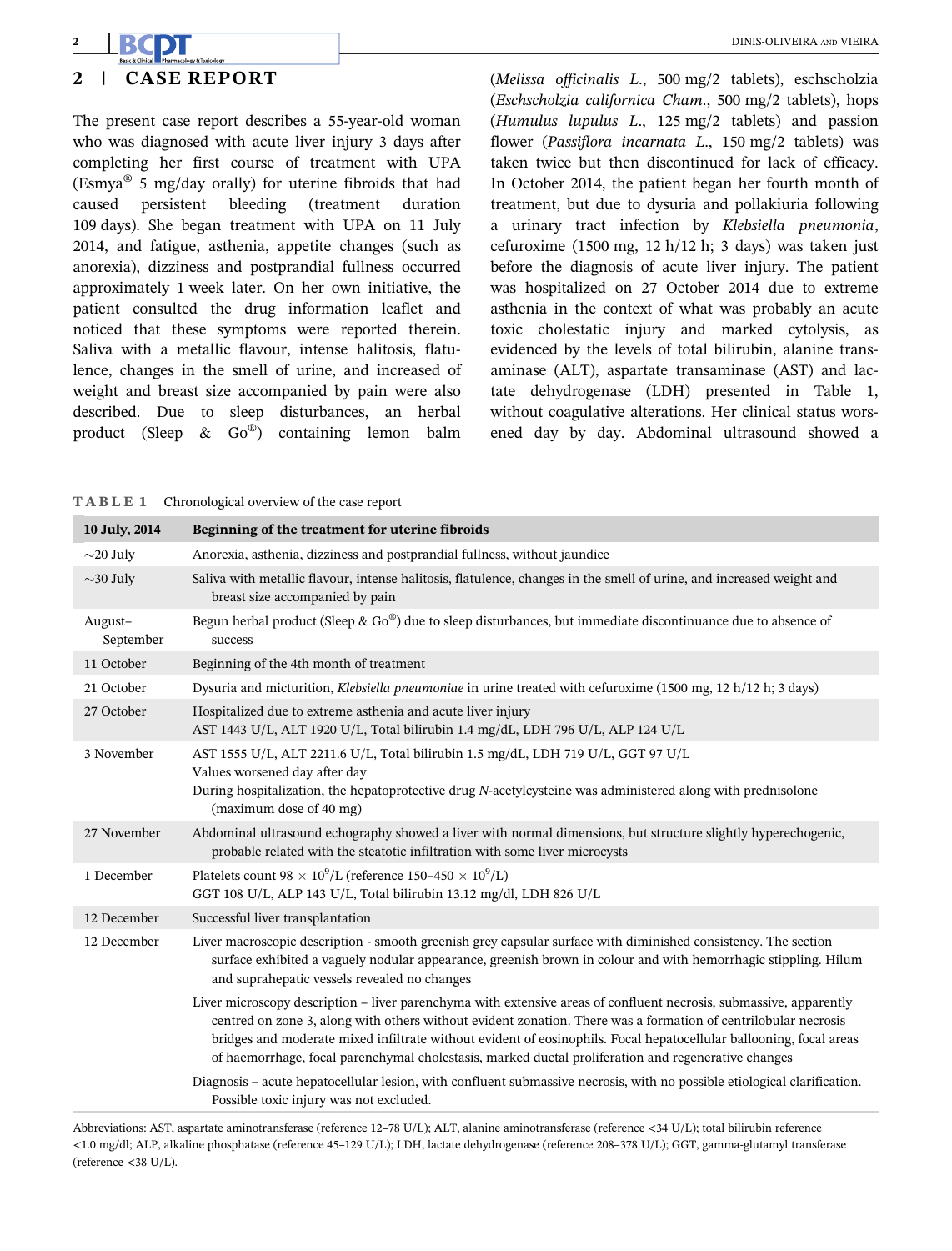steatotic liver with some liver microcysts on admission. During hospitalization, the hepatoprotective drug N-acetylcysteine was administered along with prednisolone (maximum dose of 40 mg), but there was no apparent improvement in laboratory measurements. Liver transplantation was performed on 12 December 2014, approximately 6 weeks after UPA discontinuation. Figure 1 presents a macroscopic view of the explanted liver. A full description of the macroscopic and microscopic data is compiled in Table 1, the focal parenchymal cholestasis being particularly evident.

Notably, the patient had no history of abusing alcohol or other psychoactive substances, and she was negative for viral hepatitis caused by hepatitis B virus (HBV), hepatitis C virus (HCV) and hepatitis E virus (HEV). Autoimmune hepatitis was excluded as a plausible aetiology because autoimmune anti-nuclear antibodies (ANAs), anti-double stranded DNA (anti-dsDNA) antibodies, antiliver–kidney microsomal (anti-LKM) antibodies, antimitochondrial antibodies (AMAs), anti-smooth muscle antibodies (ASMAs) and c-anti-neutrophil cytoplasmic antibodies (ANCAs) were all negative. The patient's serological IgG positivity and IgM negativity for hepatitis A virus (HAV) were compatible with her history of hepatitis at 18 years of age. The serological tests for cytomegalovirus (CMV), Epstein–Barr virus (EBV), human immunodeficiency virus (HIV) I and II and herpesviruses were also negative. Ceruloplasmin and  $\alpha_1$ -antitrypsin showed no alterations.



FIGURE 1 Macroscopic pathological examination of the explanted liver. A smooth greenish grey capsular surface with diminished consistency was evident. The section surface exhibited a vaguely nodular appearance, greenish brown in colour and with haemorrhagic stippling

# 3 | DISCUSSION

This case report suggests that UPA can cause liver failure. The reaction was classified as probable by the Portuguese National Authority of Medicines and Health Products (INFARMED) because it 'occurred with an acceptable temporal relationship and the causal link with concomitant diseases or the administration of other drugs was considered unlikely'. This case was reported to the EMA via the Portuguese Pharmacovigilance System and has contributed to the final recommendations of PRAC. $9-11$  The chronological, clinical and histological characteristics of acute hepatocellular injury followed by liver failure were compatible  $DILI<sup>12</sup>$  and consistent with UPA as a possible trigger. Among the causality assessment methods used for the diagnosis of DILI and herb-induced liver injury (HILI), Roussel Uclaf Causality Assessment Method (RUCAM) is one of the most widely used for individual cases and prospective and retrospective studies worldwide.<sup>13,14</sup> RUCAM attributes scores to individual key items, providing final quantitative gradings of causality of liver injury in 5 different categories (ranging from  $\langle 24\%$ ) being unlikely to >95% being definite) for each suspect drug/herb in a case report. In this case, RUCAM was scored as unlikely. In a very interesting study, Kang et al.15 graded the five severe cases as probable likelihood and the remaining (one of which described in this case report) four cases to have a severity grade 2 and 3 (moderate and moderate to severe) and a RUCAM causality category of possible  $(n = 2)$  or probable  $(n = 2)$ .

An exclusion diagnosis was performed for other causes of hepatic toxicity. The short courses of cefuroxime (second-generation cephalosporin) and of the herbal product (Sleep & Go®) were not considered plausible factors for DILI. Nevertheless, it should be highlighted that very few case reports have implicated cefuroxime as a cause of DILI and cholestasis, but those were calimed to be related to longer therapeutics. $16,17$ Moreover, the patient's past clinical record showed no known relevant pathological history, and her case of acute viral hepatitis A at 18 years of age ended in full recovery. Indeed, in an analytical clinical evaluation performed approximately 1 year before her liver failure (i.e., in November 2013), the patient's liver function was perfectly normal, and approximately 1 month before she started treatment with UPA, her serum and urine biochemical tests were also normal, including protein electrophoresis, although transaminases were not evaluated. Similar conclusions were reported by Meunier et al.<sup>6</sup> The authors presented a very highquality case report of a 58-year-old woman presenting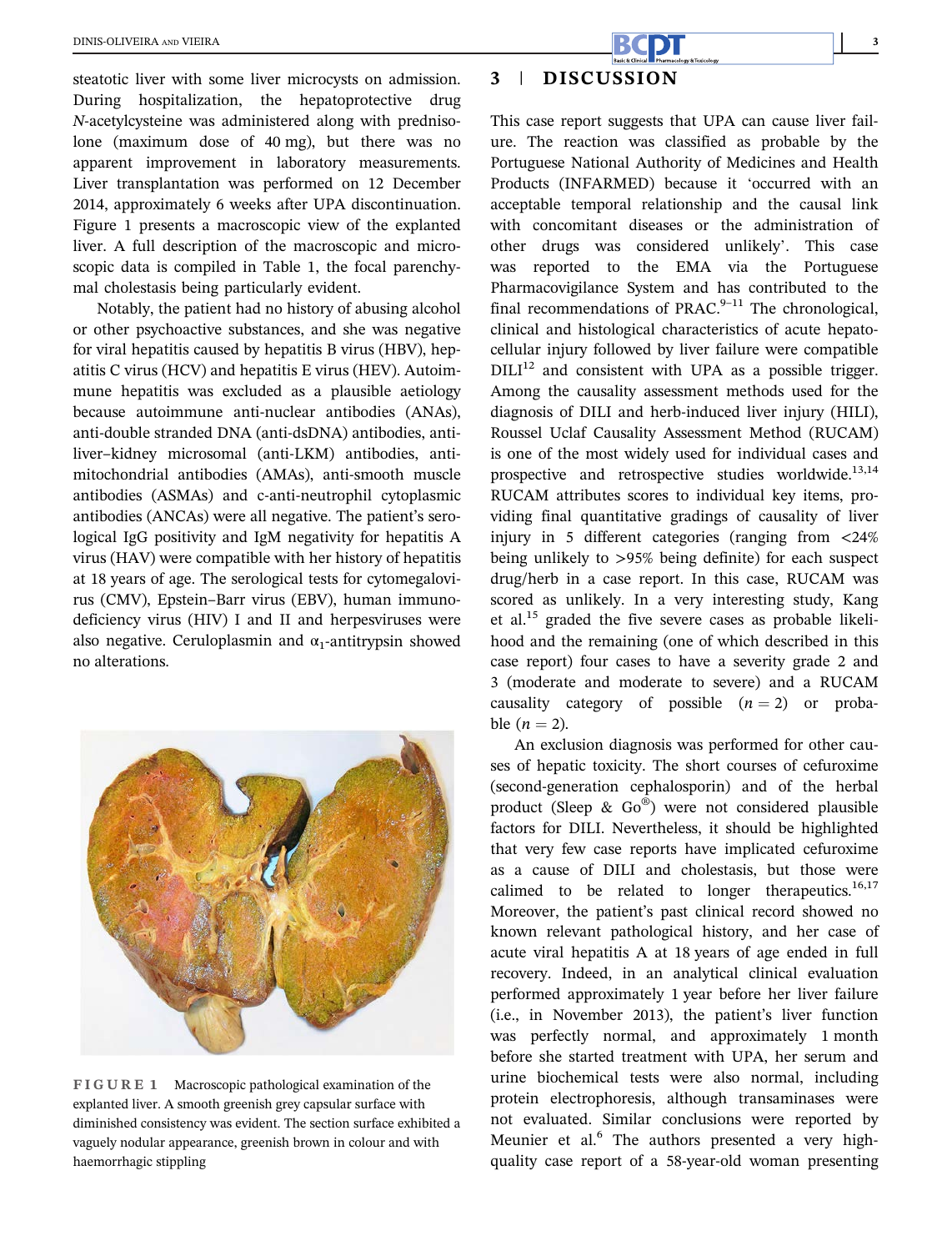with acute hepatocellular injury complicated by subfulminant liver failure (with encephalopathy occurring approximately 2 weeks after the onset of jaundice), necessitating emergency liver transplantation.

Recently, the mechanisms (if any) involved in UPA as a DILI trigger are being attentively reviewed<sup>7,18–20</sup> but very far from being clearly understood. They are probably of an idiosyncratic nature, but they can also be dose dependent and related to the formation of reactive metabolites at the hepatic level, accumulation of UPA and/or its metabolites due to their long half-life and high lipophilicity, inhibition of liver transporters, and previous cirrhosis caused by alcohol abuse or chronic viral infection, which may predispose patients to cholestatic disease that decreases biliary excretion.<sup>7,19-23</sup>

The evolution of the patient's condition after transplant has been clinically acceptable, albeit with squeals as consequence of disease and adverse effects of treatments, and the patient has returned to professional activity. Due to DILI-related uncertainties, UPA prescriptions were reduced in the European Union and in several other countries. This case report suggests that liver function should be carefully monitored during the therapy with this drug and that further studies are needed to remove potential confounding factors that may predispose patients to DILI after UPA treatment.

# COMPLIANCE WITH ETHICAL STANDARDS

All procedures were performed according to the ethical and legal standards of the institution and the patient gave written informed consent to participate and consent for scientific publication.

# AUTHOR CONTRIBUTIONS

Both authors conceptualized the study. R.J. Dinis-Oliveira did the data curation, formal analysis, and writing the original draft, and both authors reviewed and edited the final version of the manuscript.

## CONFLICT OF INTEREST

The authors declare that they have no conflict of interest. No writing assistance was used in the production of this manuscript.

# FUNDING INFORMATION

The authors have no relevant affiliations or financial involvement with any organization or entity with a financial interest in or financial conflict with the subject matter or materials discussed in the manuscript. This includes employment, consultancies, honoraria, stock ownership or options, expert testimony, grants or patents received or pending, and royalties.

## ORCID

Ricardo Jorge Dinis-Oliveira [https://orcid.org/0000-](https://orcid.org/0000-0001-7430-6297) [0001-7430-6297](https://orcid.org/0000-0001-7430-6297)

Duarte Nuno Vieira  $\blacksquare$  [https://orcid.org/0000-0002-7366-](https://orcid.org/0000-0002-7366-6765) [6765](https://orcid.org/0000-0002-7366-6765)

### REFERENCES

- 1. Donnez J, Tatarchuk TF, Bouchard P, et al. Ulipristal acetate versus placebo for fibroid treatment before surgery. N Engl J Med. 2012;366(5):409-420.
- 2. Ghonim M, Magdy R, Sabbour M, Ghonim M, Nabhan A. A systematic review and meta-analysis of ulipristal acetate for symptomatic uterine fibroids. Int J Gynaecol Obstet. 2019; 146(2):141-148.
- 3. Batur P, Kransdorf LN, Casey PM. Emergency contraception. Mayo Clin Proc. 2016;91(6):802-807.
- 4. Ekanem E, Talaulikar V. Medical therapy for fibroids: what next for ulipristal acetate? Adv Ther. 2020.
- 5. Donnez J. Liver injury and ulipristal acetate: an overstated tragedy? Fertil Steril. 2018;110(4):593-595.
- 6. Meunier L, Meszaros M, Pageaux GP, et al. Acute liver failure requiring transplantation caused by ulipristal acetate. Clin Res Hepatol Gastroenterol. 2020;44(3):e45-e49.
- 7. Dinis-Oliveira RJ. Pharmacokinetics, toxicological and clinical aspects of ulipristal acetate: insights into the mechanisms implicated in the hepatic toxicity. Drug Metab Rev. 2021;1-9. <https://doi.org/10.1080/03602532.2021.1917599>
- 8. Carballo-Folgoso L, Alvarez-Navascués C, Rodriguez M. Acute liver failure associated with ulipristal acetate: a case report. Am J Gastroenterol. 2020;115(9):1542-1544.
- 9. European Medicines Agency. Ulipristal acetate 5 mg. [https://](https://www.ema.europa.eu/en/documents/referral/ulipristal-acetate-5mg-medicinal-products-article-31-referral-chmp-scientific-conclusions-prac_en.pdf) [www.ema.europa.eu/en/documents/referral/ulipristal-acetate-](https://www.ema.europa.eu/en/documents/referral/ulipristal-acetate-5mg-medicinal-products-article-31-referral-chmp-scientific-conclusions-prac_en.pdf)[5mg-medicinal-products-article-31-referral-chmp-scientific](https://www.ema.europa.eu/en/documents/referral/ulipristal-acetate-5mg-medicinal-products-article-31-referral-chmp-scientific-conclusions-prac_en.pdf)[conclusions-prac\\_en.pdf.](https://www.ema.europa.eu/en/documents/referral/ulipristal-acetate-5mg-medicinal-products-article-31-referral-chmp-scientific-conclusions-prac_en.pdf) Amsterdam: European Medicines Agency; 2020. Accessed 15 Jun 2021.
- 10. European Medicines Agency. Ulipristal acetate 5 mg. [https://](https://www.ema.europa.eu/en/medicines/human/referrals/ulipristal-acetate-5mg-medicinal-products) [www.ema.europa.eu/en/medicines/human/referrals/ulipristal-a](https://www.ema.europa.eu/en/medicines/human/referrals/ulipristal-acetate-5mg-medicinal-products) [cetate-5mg-medicinal-products](https://www.ema.europa.eu/en/medicines/human/referrals/ulipristal-acetate-5mg-medicinal-products). Amsterdam: European Medicines Agency; 2021. Accessed 15 Jun 2021.
- 11. European Medicines Agency. Esmya Article-20 Procedure PRAC Assessment Report. [https://www.ema.europa.eu/en/](https://www.ema.europa.eu/en/documents/referral/esmya-article-20-procedure-prac-assessment-report_en.pdf) [documents/referral/esmya-article-20-procedure-prac](https://www.ema.europa.eu/en/documents/referral/esmya-article-20-procedure-prac-assessment-report_en.pdf)[assessment-report\\_en.pdf.](https://www.ema.europa.eu/en/documents/referral/esmya-article-20-procedure-prac-assessment-report_en.pdf) London: European Medicines Agency; 2018. Accessed 15 Jun 2021.
- 12. Fontana RJ, Seeff LB, Andrade RJ, et al. Standardization of nomenclature and causality assessment in drug-induced liver injury: summary of a clinical research workshop. Hepatology. 2010;52(2):730-742.
- 13. Danan G, Teschke R. RUCAM in Drug and Herb Induced Liver Injury: The Update. Int J Mol Sci. 2015;17(1).
- 14. NCBI. LiverTox: clinical and research information on druginduced liver injury. Roussel Uclaf Causality Assessment Method (RUCAM) in drug induced liver injury. Bethesda (MD): National Institute of Diabetes and Digestive and Kidney Diseases; updated 4 May, 2019. [https://www.ncbi.nlm.nih.gov/](https://www.ncbi.nlm.nih.gov/books/NBK548272/) [books/NBK548272/.](https://www.ncbi.nlm.nih.gov/books/NBK548272/) Accessed 15 Jun 2021.
- 15. Kang S, Brinker A, Jones SC, Dimick-Santos L, Avigan MI. An Evaluation of Postmarketing Reports of Serious Idiosyncratic